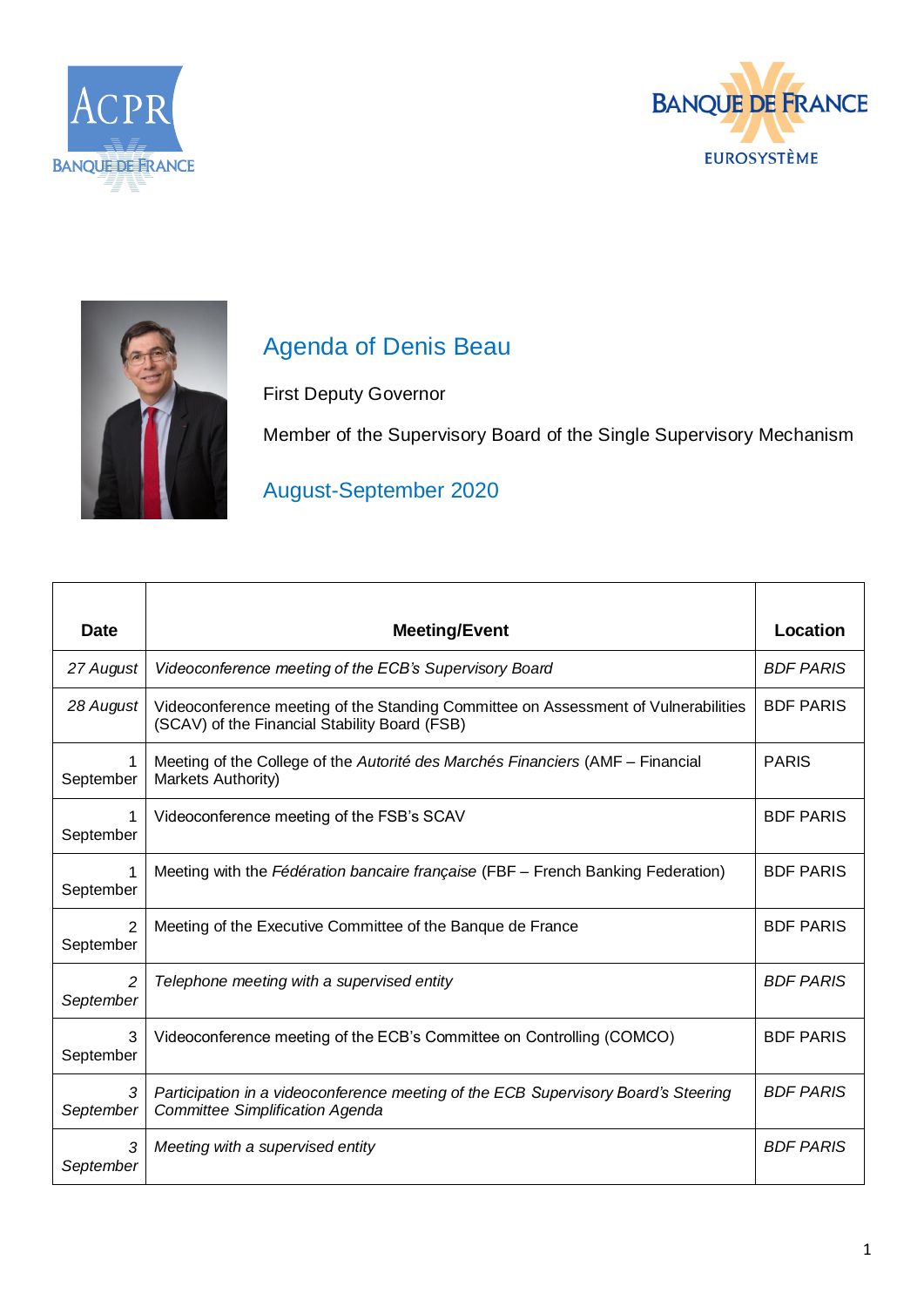| <b>Date</b>                   | <b>Meeting/Event</b>                                                                                                                                   | Location                    |
|-------------------------------|--------------------------------------------------------------------------------------------------------------------------------------------------------|-----------------------------|
| 3<br>September                | Telephone meeting with GFMA AFME                                                                                                                       | <b>BDF PARIS</b>            |
| $\boldsymbol{4}$<br>September | Meeting with a supervised entity                                                                                                                       | <b>BDF PARIS</b>            |
| 5<br>September                | Participation via videoconference in a BIS roundtable on financial stability, the<br>evolution of the financial markets and the economic situation     | <b>PARIS</b>                |
| 9<br>September                | Participation via videoconference in the EUROFI Financial Forum: "Exchange of views<br>: Should we be concerned about post-Covid financial stability?" | <b>BDF PARIS</b>            |
| 10<br>September               | Participation via videoconference in the EUROFI Financial Forum: Session entitled<br>"Does the EU need to build its own payment system?"               | <b>BDF PARIS</b>            |
| 11<br>September               | Meeting of the ACPR's Insurance Sub-College                                                                                                            | <b>ACPR</b><br><b>PARIS</b> |
| 11<br>September               | Meeting of the ACPR's Supervisory College in restricted session                                                                                        | <b>ACPR</b><br><b>PARIS</b> |
| 14<br>September               | Videoconference meeting of the ECB Supervisory Board's Steering Committee Digital<br>Agenda (2nd)                                                      | <b>BDF PARIS</b>            |
| 14<br>September               | Meeting of the ACPR's Banking Sub-College                                                                                                              | <b>ACPR</b><br><b>PARIS</b> |
| 15<br>September               | Meeting of the AMF College                                                                                                                             | <b>PARIS</b>                |
| 15<br>September               | Meeting with the new Executive Director of the European Banking Authority (EBA)                                                                        | <b>BDF PARIS</b>            |
| 15<br>September               | Videoconference meeting of the ECB's Supervisory Board (exceptional meeting)                                                                           | <b>BDF PARIS</b>            |
| 16<br>September               | Meeting of the General Council of the Banque de France                                                                                                 | <b>BDF PARIS</b>            |
| 16<br>September               | Meeting of the ACPR's Resolution College                                                                                                               | <b>ACPR</b><br><b>PARIS</b> |
| 17<br>September               | Videoconference meeting of the ECB's Supervisory Board                                                                                                 | <b>BDF PARIS</b>            |
| 21<br>September               | Videoconference meeting of the FSB's Analytical Group on Vulnerabilities (AGV)                                                                         | <b>BDF PARIS</b>            |
| 21<br>September               | Videoconference meeting of the Banque de France's governing authorities and its<br>directors                                                           | <b>BDF PARIS</b>            |
| 22<br>September               | Meeting with a supervised entity                                                                                                                       | <b>BDF PARIS</b>            |
| 23<br>September               | Extraordinary meeting of the Banque de France's Social and Economic Committee<br>(CSEC)                                                                | <b>BDF PARIS</b>            |